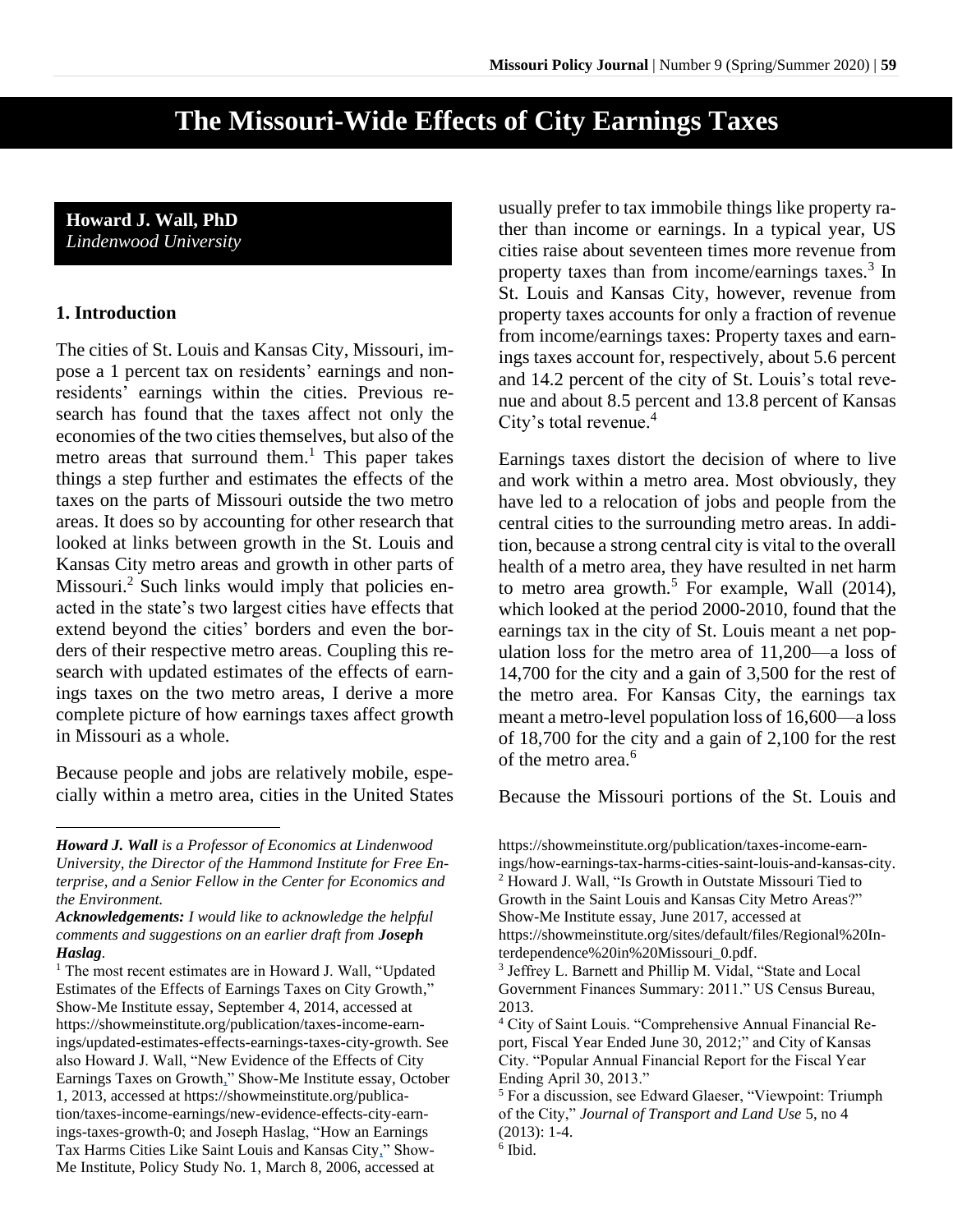Kansas City metro areas account for more than 60 percent of the state economy, these within-metro effects alone amount to a significant loss for one of the slowest-growing states in the nation.<sup>7</sup> Making matters worse is that, as found by Wall (2017), what happens in St. Louis doesn't stay in St. Louis (although what happens in Kansas City appears to stay in Kansas City). That is, the St. Louis metro area is not simply a large proportion of the state economy, it is an important driver of the economies of other parts of the state. If its policies retard or accelerate growth in St. Louis, they will do the same elsewhere.<sup>8</sup> Once this link is taken into account, the city earnings taxes are shown to be even more deleterious to Missouri than has been realized previously.

#### **2. Within-Metro Effects**

Whereas Wall (2014) looked at the effects of earnings taxes on population, this paper looks at their effects on household employment—the number of residents working. This is done to match up with the estimates with Wall (2017), which used household employment because of data availability. As such, the first step is a straightforward modification of the data and empirical model in Wall (2014). Details of the model and results are provided in the Appendix, and the results are summarized below.

Because the incentives of where and whether to work differ from where to live, the expected effects of an earnings tax will differ somewhat between employment and population. For instance, an earnings tax should mean that fewer of the taxing city's residents choose to work: it doesn't matter where they work because they will be taxed in any event. In addition, some employed city residents will choose to live elsewhere in the metro area so that they can continue to work—perhaps even at the same job—without having to pay the tax. Consistent with these expectations, my estimates indicate a 1 percent earnings tax tends to

mean a 3.8 percentage points lower ten-year growth rate than if a city had raised revenue by conventional means.

The rest of the metro area should see somewhat higher employment because of the aforementioned effect of employed people choosing to live outside of the taxing city. On the other hand, earnings taxes will also affect the employment of metro-area residents who would live outside the taxing city with or without the tax. Fewer of these people would choose to work in the taxing city and, although some will simply work elsewhere in the metro area, some who would have worked in the city won't work at all because of the tax. It turns out that the latter effect is dominant: My estimates are that a 1 percent earnings tax in the central city is associated with a 2.8 percentage point lower employment growth rate in the rest of the metro area. One explanation for this wider effect is that many types of jobs and firms are concentrated in central cities, which are usually the cities levying earnings taxes. For example, if jobs for legal secretaries are usually concentrated in central cities, a legal secretary living outside the central city who wants to avoid the earnings tax will have few options and might opt to leave employment or the area altogether. In addition, because an earnings tax makes it more difficult at the margin to find employees, some establishments might find it unprofitable to operate under the tax, thereby reducing employment opportunities for residents from throughout the metro area.

Table 1 translates the estimated percentage effects of earnings taxes described above into the number of people employed. As indicated by the first column of numbers, because of their earnings taxes, Kansas City and the City of St. Louis had, respectively, 8,600 and 5,900 fewer employed residents in 2010 because of their earnings taxes. Note that, between 2000 and 2010, employment in the city of St. Louis actually fell by 6,300 and rose by 500 in Kansas City. This means

<sup>7</sup> See Michael Podgursky and Nick Pretnar, "Weak Economic Growth in Missouri's Largest Cities is Holding Down Statewide Growth Rates," Show-Me Institute essay, April 2016, accessed at https://showmeinstitute.org/sites/default/files/Weak%20Economic%20growth%20in%20Missouri's%20Largets%20Cities%20-%20Podgursky.pdf; and Rik Hafer and William Rogers, "The Missing Million: Missouri's Economic Performance Since the Moon Landing," Show-Me

Institute essay, April 17, 2019, accessed at https://showmeinstitute.org/publication/employment-jobs/missing-million-missouris-economic-performance-moon-landing.

<sup>&</sup>lt;sup>8</sup> Ibid. Specifically, for each percentage point change in growth in the St. Louis metro area, growth in what I will call outstate Missouri—the parts of Missouri not in either the Kansas City or St. Louis MSAs—are changed by 0.3 percentage points in the same direction in the following year. Note that the research did not find a similar link between the economies of Kansas City and outstate Missouri.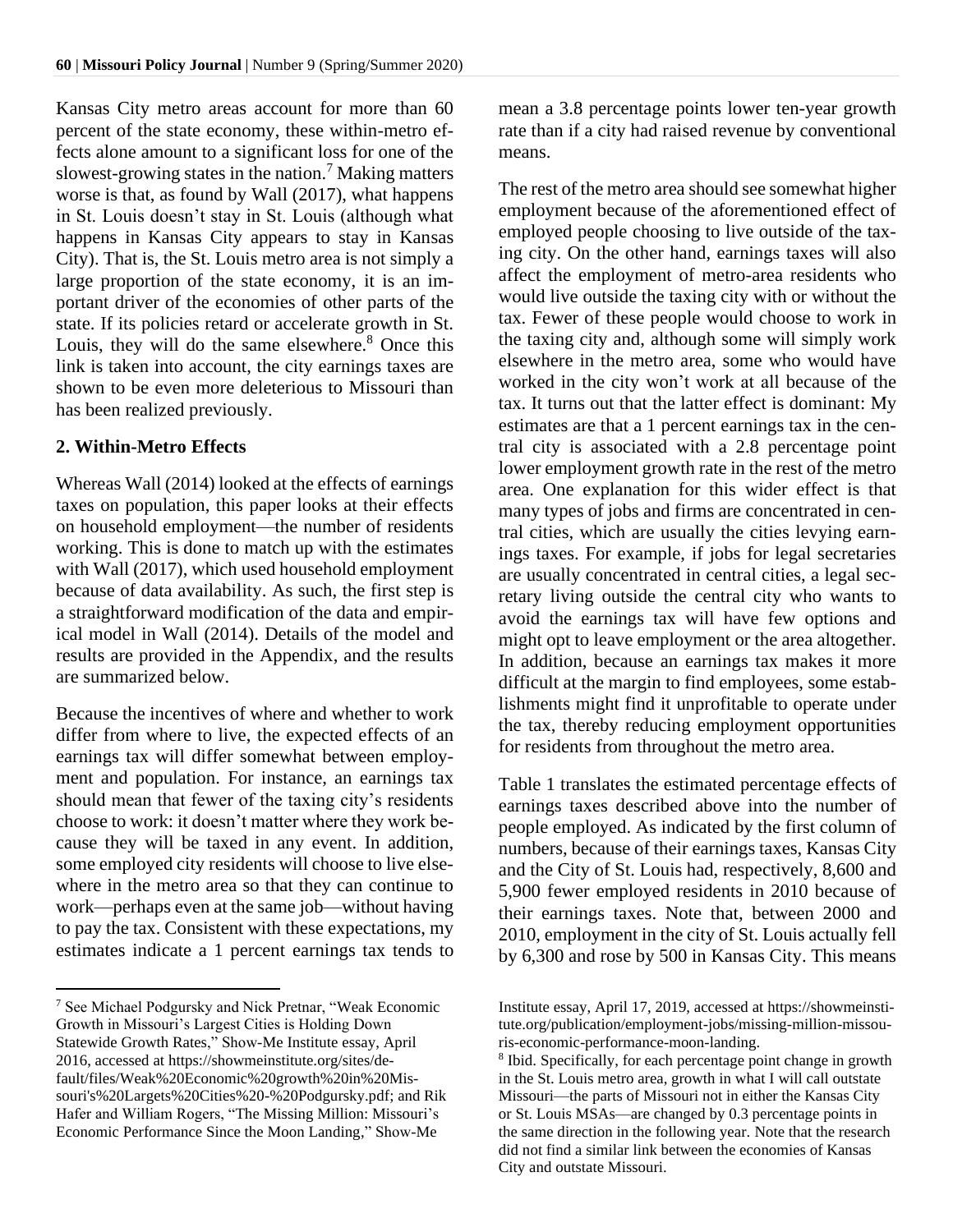| <b>Taxing City\Area</b>  | Central<br>City | <b>Rest of</b><br>Metro | <b>Rest of</b><br>Metro (MO<br>Part Only) | Outstate<br><b>Missouri</b> | <b>Missouri</b><br>Total |
|--------------------------|-----------------|-------------------------|-------------------------------------------|-----------------------------|--------------------------|
| <b>City of St. Louis</b> | $-5,900$        | $-33,900$               | $-24,900$                                 | $-11,300$                   | $-42,000$                |
| Kansas City              | $-8,600$        | $-20,400$               | $-9,900$                                  | 0                           | $-18,500$                |
| <b>Total</b>             | $-14,500$       | $-54,200$               | $-34,700$                                 | $-11,300$                   | $-60,400$                |

Table 1. Effects of City Earnings Taxes on Household Employment, 2000-2010

In each cell the top number is the estimated effect on the number of people employed. Due to rounding, the numbers don't necessarily add up across rows or down columns.

that without their earnings taxes, the city of St. Louis would have seen modest employment losses over the period, while Kansas City would have experienced strong *positive* employment growth instead of nearzero growth.

According to the second column of numbers in Table 1, the earnings taxes had larger effects on the parts of the metro areas outside the central cities than they did on the taxing cities themselves: The rest of the St. Louis and Kansas City metro areas had, respectively, 33,900 and 20,400 fewer employed residents in 2010 because of their central city's earnings taxes.

The third column of numbers in Table 1 shaves off the out-of-state portions of the metro areas to provide the Missouri-only metro effects. The combined metro-area effects of earnings taxes are, therefore, 49,200 fewer employed Missourians in 2010 (14,500 fewer in the taxing cities and 34,700 fewer in their surrounding metro areas).

To put these results into perspective, consider what employment growth between 2000 and 2010 would have been in the two metro areas without earnings taxes: the Missouri part of the St. Louis metro area would have seen a modest increase of 5,800 instead of the loss of 26,000 that actually occurred, while the Missouri part of the Kansas City metro area would have seen employment growth of 23,400 instead of

4,900.

#### **3. Statewide Effects**

The next step is to account for the link between employment in the St. Louis metro area and employment in outstate Missouri. These effects are reported in the final two columns in Table 1. The rule of thumb derived in Wall (2017) is that for each percentage point change in annual employment growth in the St. Louis metro area, growth in outstate Missouri changes by 0.3 percentage points in the same direction the following year. Recall that there was no analogous effect for the Kansas City metro area. If we assume that the percentage-point effect of the earnings tax on the St. Louis metro area was the same for each year of the decade, the total effect on outstate Missouri of St. Louis's earnings tax was 11,300 fewer employed outstate residents by 2011. This represents a loss of about 0.9 percentage points in the ten-year employment growth rate. $9$ 

n.

Adding up across the entire state, the estimated total effect of the city of St. Louis and Kansas City earnings taxes over the period 2000-2010 was 60,500 (or 2.1 percent) reduction in employment.<sup>10</sup> Actual Missouri employment fell by about 90,000 (3.2 percent) over the period, so the employment loss from earnings taxes alone accounts for about two-thirds of the

<sup>9</sup> Accounting for the relative shares of the city of St. Louis and the rest of its metro area, the effect of the earnings tax on total metro growth is 2.92 percentage points over ten years. Taking account of compounding, this implies an annual effect of about 0.288 percentage points. Applying the result from Wall (2017), this suggests that outstate Missouri's growth rate would be

about 0.09 percentage points lower each year. The cumulative effect is an employment decrease of about 11,300 through 2011.

<sup>&</sup>lt;sup>10</sup> Keep in mind that the effect for the two metro areas occurred during 2000-2010 whereas the effect for outstate Missouri occurred for 2001-2011.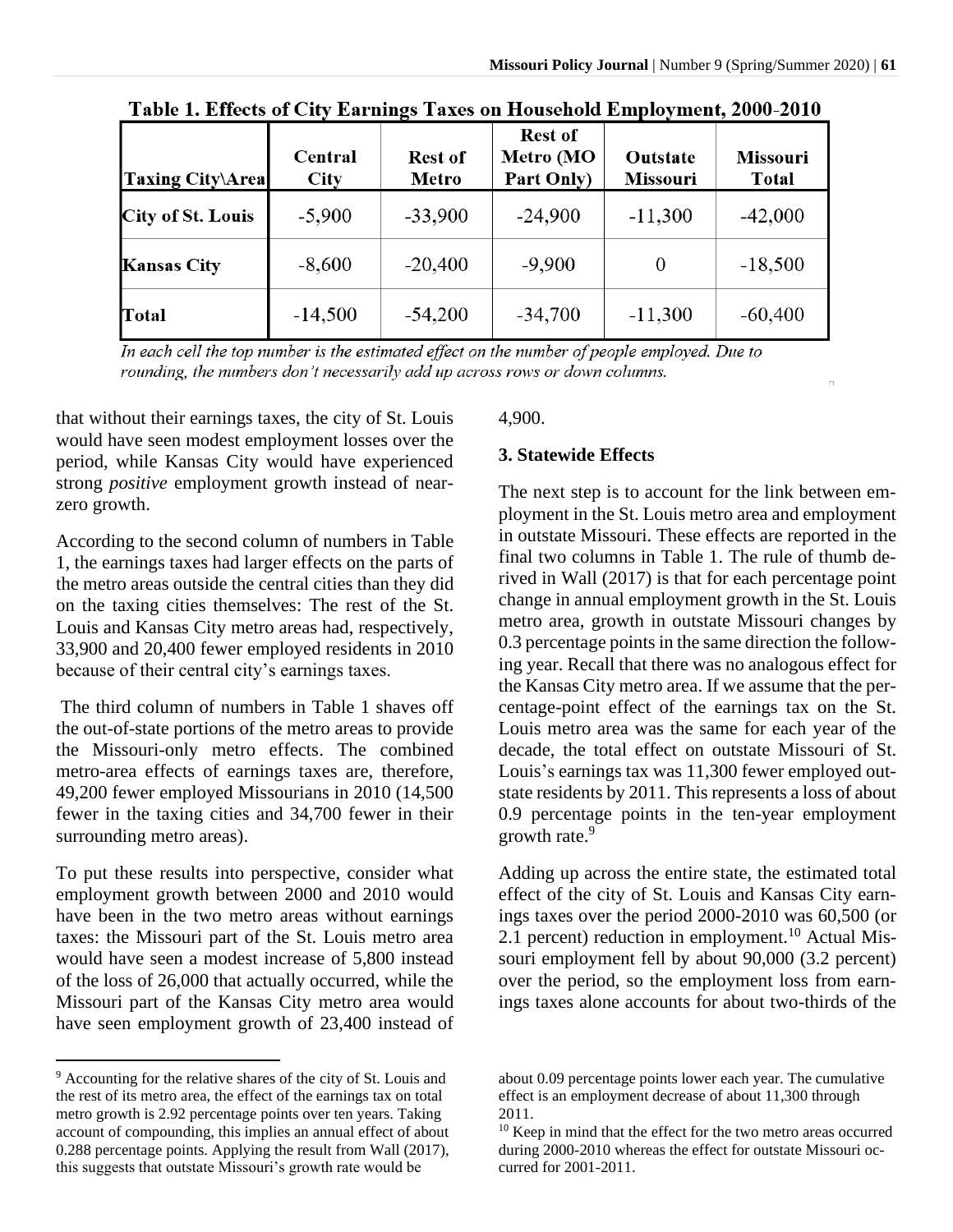statewide employment losses.

According to the estimates above, and considering the Missouri effects only, about 24 percent of the employment loss from the earnings taxes was experienced in the taxing cities themselves, another 57 percent was experienced in the cities' surrounding metro areas, and the final 19 percent was experienced in outstate Missouri.

### **4. Summary and Conclusions**

This study uses new findings of a link between growth in the St. Louis metro and growth in outstate Missouri to estimate the effects of city earnings taxes on the state as a whole. I estimate that over the decade from 2000 to 2010 the earnings taxes in Kansas City and St. Louis reduced household employment in the taxing cities by about 14,500, and by about 34,700 in the Missouri portions of their surrounding metro areas.

When the link between the St. Louis metro area and outstate Missouri is considered, the state-wide employment loss from the cities' earnings taxes rises to 60,500, or about two-thirds of the state's total employment loss over the decade.

In all, about three quarters of the employment losses from the two cities' earnings taxes were felt outside of the cities themselves, and nearly one fifth was felt in outstate Missouri.

For state policymakers in particular, the implications of these findings are clear. The earnings taxes levied by the cities of St. Louis and Kansas City aren't simply local issues with local effects. Their negative effects on the economy of the state extend well beyond the two cities' borders, and there is a strong argument for earnings taxes to be determined by statelevel rather than local-level legislation.

## **Appendix: Empirical Model and Results**

The data set covers the period 2000 through 2010 and includes 185 cities from nine states for which at least one city in the state levies an earnings taxes—seventy-nine cities in the data set levy earnings taxes. $11$ 

The empirical model is:

$$
\dot{N}_i = a_s + bt_i + cT_i + dN_i + fD_i + g(N_i \times D_i) + hS_i + kM_i + e_i,
$$

for which the dependent variable is  $N_i$ , the percentage change in employment for city *i* between 2000 and  $2010$ <sup>12</sup>. The estimation controls for agglomeration by including the initial employment levels and population densities for each city  $(N_i \text{ and } D_i)$ , respectively), along with their interaction  $(N_i \times D_i)$ .

To control for suburban sprawl, the model includes each city's initial share of total metro area employment  $(S_i)$ ; and to control for the decline in manufacturing, the model includes the share of employment that was in manufacturing in 2002  $(M_i)$ , the closest year to 2000 for which data were available. Finally, to capture the effects of trends that occurred at the state and regional levels, the model includes state dummy variables (*as*).

The variables of most interest are *t<sup>i</sup>* (city *i*'s earnings tax rate) and  $T_i$  (the difference between the tax rate in the largest city in the metropolitan area and city *i*'s  $\text{tax rate}$ ).<sup>13</sup> Recall that an earnings tax is levied on residents no matter where they work, and on nonresidents who work in the city.

The estimation results are summarized by Table A and indicate that a city earnings tax reduces employment growth in the taxing city and its surrounding metro area. More precisely, a 1 percent earnings tax, as levied by the city of St. Louis and Kansas City, reduced ten-year employment growth by about 3.8 percentage points in the taxing city, and by 2.8 percentage points in the rest of the metro area.

The estimation results are summarized by Table A and indicate that a city earnings tax reduces employment growth in the taxing city and its surrounding metro area. More precisely, a one-percent earnings tax, as levied by the City of St. Louis and Kansas City, reduced ten-year employment growth by about 3.8 percentage points in the taxing city, and by 2.8 percentage points in the rest of the metro area.

 $11$  See Wall (2014) for details on data selection and the criteria by which cities are included in the data set. The nine states are Alabama, Delaware, Indiana, Michigan, Missouri, New Jersey, New York, Ohio, and Pennsylvania.

<sup>&</sup>lt;sup>12</sup> Census data are used so as to include the populations of smaller cities within MSAs.

<sup>&</sup>lt;sup>13</sup> The model in Wall (2014) included a quadratic term for  $T_i$ . However, this term was not supported statistically here.